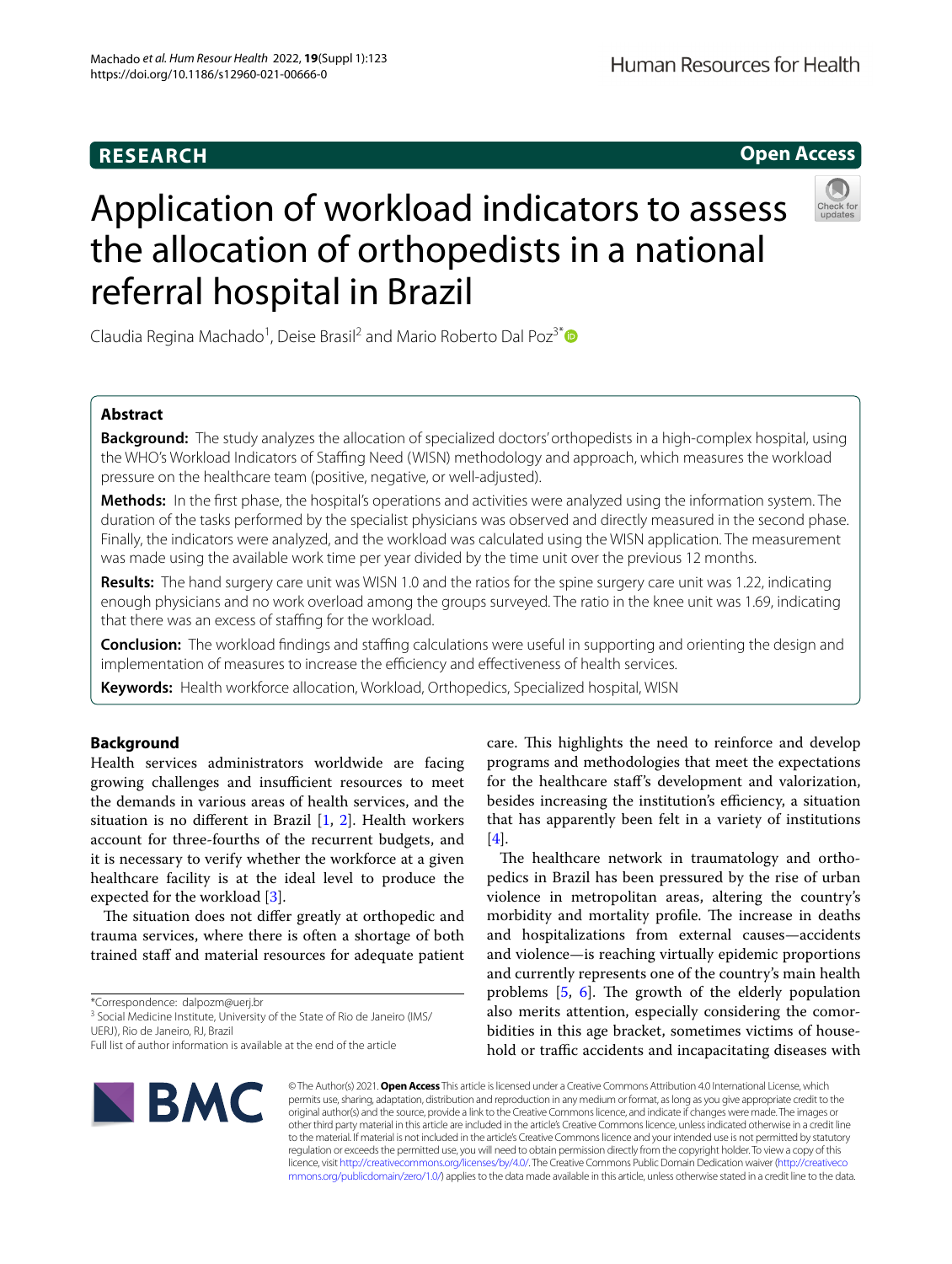prolonged evolution, such as rheumatological disorders and osteoporosis, causing serious problems with mobility [[7](#page-6-6)].

Considering that the work process in health depends on workers with skills and specializations, in addition to the growing work with collective characteristics, fnancing, and organization, the objectives for any policy involving the workforce should prioritize the allocation of qualifed staff with specific skills, where they are necessary, performing appropriate functions for their training.

The staffing and skills levels are among the variables that determine length of hospital stay and quality of the outcome for patients [\[3](#page-6-2)]. Cost reduction measures can have a signifcant impact on health systems' quality and accessibility, and staff cuts can place patients at risk, even jeopardizing emergency treatments.

For a long time, the calculation of health units' stafing was based on the desired proportion of staf for the population. However, this may have been appropriate in a broader context, but not for dealing with the discrepancies related to regional morbidities, level of demand, and institutional workloads. The installations in different locations may have diferent requirements, even with the same installed capacity, i.e., number of beds  $[3]$  $[3]$ . The World Health Organization (WHO) thus developed an approach to determine the appropriate healthcare stafing levels, considering the common routine activities, time needed to perform certain activities, the activities associated with the job description, annual available working time, and the annual statistics pertaining to the volume of work. The WHO method is called the Work-load Indicators of Staffing Need (WISN) [[8](#page-6-7)].

The study of the quantitative and qualitative composition of healthcare staf in each institution based on workload indicators, such as the Workload Indicators of Staffing Need (WISN) as recommended by the WHO, is one of the options for supporting and orienting initiatives for improvements in both quality and safety and the number of patients to be covered with adequate treatment.

Workload assessment allows supporting decisionmaking in various situations to improve the existing stafng, based on priority-setting in the allocation of new workers or their redistribution or that of their activities, depending on each given service's priority. The assessment can also contribute to the evaluation of the number of existing professional categories and the possible elimination or addition of a new category, through a review of the job responsibilities and observation of possible overlapping of tasks. This methodology allows comparison of work performance between units or departments by determining work standards for the performance of certain activities, as well as planning future needs using data on the workload in the planned services and the impact of diferent employment modalities on staffing need, including changes in contract formats, vacation leave, or the introduction of training policies.

The WISN method has been applied by the World Health Organization (WHO) and collaborators in various countries [[9–](#page-6-8)[11\]](#page-6-9), including Brasil [\[12,](#page-7-0) [13\]](#page-7-1), presenting results that contribute to improving health services supply.

However, a systematic review [\[14](#page-7-2)] showed that most of the studies on staffing are focused on nursing. The other health professions are under-represented and have been studied less. Another relevant point is the small number of publications on physicians, even though some regions suffer a shortage of them. In addition, even when the numbers appear adequate, not all the workers are trained to perform the necessary procedures and techniques.

The few studies that address all the health professions are related to primary care. All the studies that used the Workload Indicators for Staffing Need clearly showed that it is a tool for allocating health workforce at various levels of complexity, with the intention of getting a more balanced distribution of human resources because of the analysis. The review did not identify any references to the method's previous use in high-complexity services or in orthopedics [\[14](#page-7-2)].

The current study thus aimed to contribute to improving decision-making processes in health workforce management and allocation of specialized orthopedic doctors, as well as to experiment a methodology for calculating and analyzing workload indicators in a highly complex orthopedic and traumatology healthcare unit to estimate the staffing needs of these specialists.

Following the WISN method and approach, a study was performed in a national reference hospital for traumatology and orthopedics in Brazil, analyzing the tasks and allocation of orthopedists in their wards, care units, and surgical center while conducting complex procedures.

Patient care in traumatology and orthopedics in Brazil and particularly in Rio de Janeiro is increasingly pressured by the rise in urban violence in metropolitan areas and by the Brazilian population's progressive aging, which has modifed the country's morbidity and mortality. Meanwhile, the system faces difficulty providing adequate and timely responses to care for the population's demands.

A burden-of-disease study using accumulated knowledge from various areas to quantify population mortality and morbidity data, collected systematically, and processed methodologically to provide important backing for health policies, revealed external causes as the second leading overall cause in Brazil and the third in the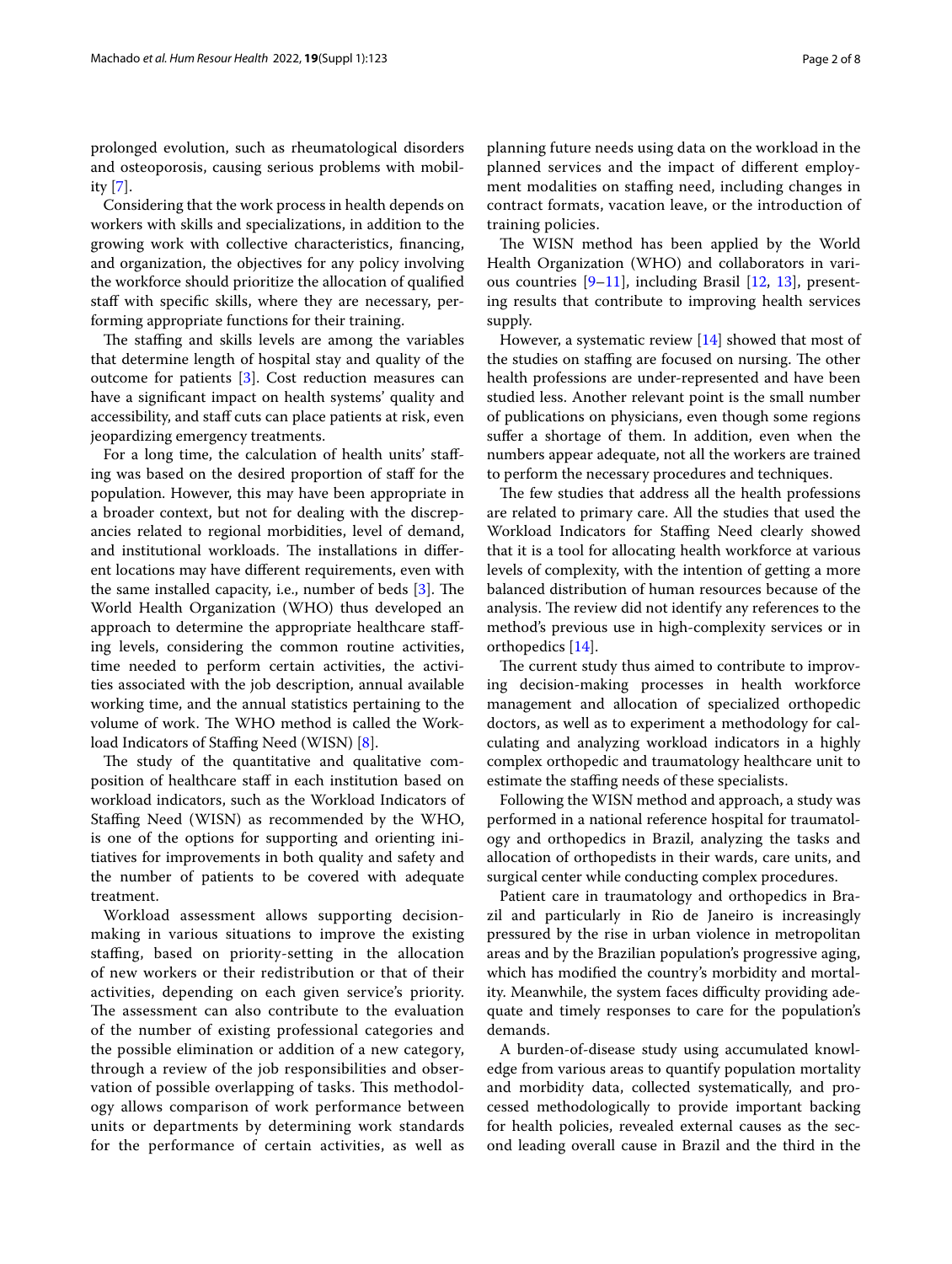country's Southeast region in terms of disability-adjusted life years [\[15\]](#page-7-3).

The current study was performed in a large high-complexity hospital in orthopedics and traumatology, with 38 consultation offices, 255 in-patient beds in the wards, 48 intensive care beds, and 21 operating rooms. In 2013, the out-patient productivity was 208 217 treatments, 17 351 medical consultations, and 9959 surgeries. The hospital mortality rate is low, only 0.48%, and mean length of stay was 7.6 days.

In its role as a specialized referral center, the hospital has experienced difficulties in providing adequate and timely responses to fully meet the population's demands. Patients thus often make repeated attempts to receive treatment and sufer postponements and inadequate care, causing exacerbation of the cases and an increase in the number of sequelae, resulting in demands for highcomplexity procedures. Such factors are associated with low linkage between health units, requiring more efective intervention and implying a more comprehensive solution. With the formation of a Trauma Network, the responses to this complex problem were expected to achieve greater case-resolution capacity and thus fewer high-complexity procedures and sequelae [[16\]](#page-7-4).

In 2006, the hospital's administration created Specialized Care Centers, aimed at improving the quality of care provided, making it more comprehensive through a lineof-care approach. The Specialized Care Units consist of healthcare professionals from various felds: physicians, nurses, social workers, psychologists, and in some cases physical therapists.

Starting in 2011, there was a signifcant increase in all the surgical procedures in the specialties, featuring knee surgery with a 57% increase, while the spine group and hand group witnessed increases of 43% and 48%, respectively, during the same period. This increase was due to greater installed capacity, which allowed ofering the different sub-specialty groups more operating rooms per week.

The data showed an increase in the numbers of both outpatient consultations and surgical procedures starting in 2011. Several factors may explain this increase, such as an increase in the installed capacity, increase in the number of medical components in the Specialized Care Centers, better management of the activities in the centers, and the growing demand for more complex procedures (Table [1\)](#page-2-0). These data were collected through reports generated by computerized system using the electronic medical record records.

The hospital also performs most of the most prevalent surgeries in the state and city of Rio de Janeiro, concentrating most surgical procedures in orthopedics and trau-matology (Fig. [1](#page-3-0)).

When comparing hospital data with records from the Ministry of Health's Department of Informatics of the Brazilian National Health System (DATASUS), this system contains information that allows the generation of reports based on a registry of all health establishments that are part of the Unifed Health System (SUS). Among the outputs, there are outpatient and inpatient information reports. It becomes clear that the most common procedures in each group at the regional and national levels are those performed by the institution (knee: primary arthroplasty; spine: thoracolumbar arthrodesis; and hand: peripheral nerve neurolysis).

## **Methods**

The methodology was developed in two stages. The first stage focused on the hospital's functioning, using information from the computer system, and directly recording the time spent in each activity using semi-structured scripts over the course of 4 weeks. The second stage

<span id="page-2-0"></span>

|  |  | Table 1 Surgical and outpatient production, orthopedics and traumatology hospital, Brazil, 2011–2014 |
|--|--|------------------------------------------------------------------------------------------------------|
|  |  |                                                                                                      |

| Surgical and outpatient production | 2011     | 2012     | 2013    | Up to Sept./2014 |
|------------------------------------|----------|----------|---------|------------------|
| Surgeries performed                | 5662     | 6784     | 9659    | 5114             |
| High-complexity surgeries (%)      | 35.16%   | 34.83%   | 34.19%  |                  |
| Outpatient treatments              | 155 227  | 177 161  | 208 217 | 125 830          |
| Treatments                         | 122 470  | 146742   | 180 994 |                  |
| Orthopedic and surgical            | 53 3 2 6 | 60 967   | 76 287  | 55 041           |
| Complementary                      | 22 270   | 21 972   | 28 0 30 | 16756            |
| Multidisciplinary                  | 46757    | 63 5 24  | 76479   | 53 5 94          |
| Other                              | 117      | 279      | 198     | 439              |
| Triage                             | 15 043   | 13 107   |         |                  |
| Hospital admissions                | 5761     | 7023     | 9830    | 5362             |
| Home visits                        | 11953    | 10 2 8 9 | 17393   | 9348             |
|                                    |          |          |         |                  |

Source: Data from the hospital's information system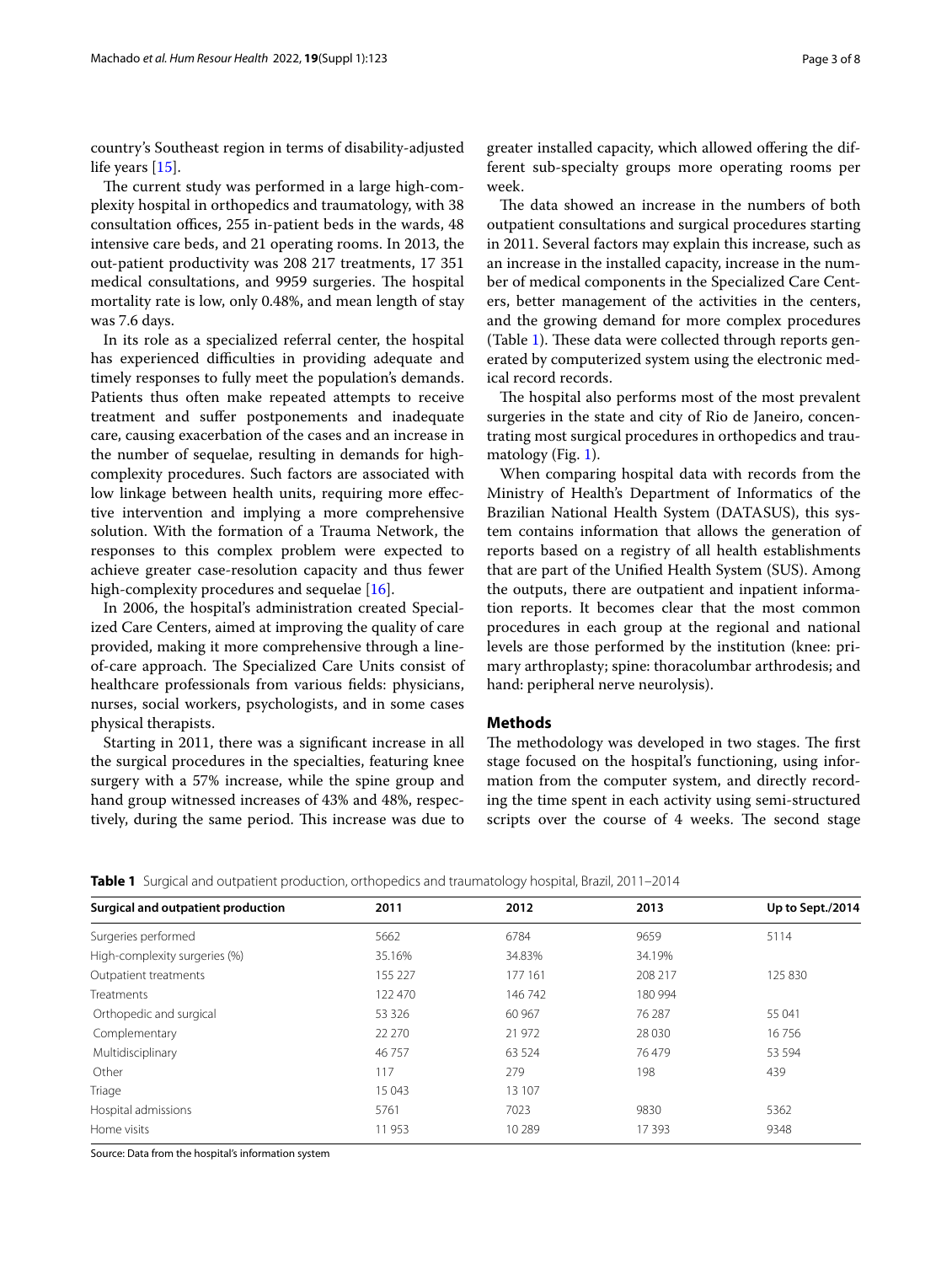

<span id="page-3-0"></span>involved the application of the computer-based Workload Indicators of Staffing Need (WISN) for calculating the standard workload, which is equal to the annual available working time divided by the unit of time. The information obtained from the institution's computer system dates from 2013.

The workload components are represented by the patient care service and support activities, for example.

The phases of data collection were as follows:

- Revision and adaptation of the data collection instrument for the high-complexity unit, aimed at testing the method and potentially validating it.
- Data collection on the number of professionals and their training (mapping).
- Evaluation of retrospective data in the institution's computer systems, through research related to duration of consultations, surgeries.
- Direct observation of the time spent on each activity in predetermined time intervals for 4 weeks, such as outpatient consultation time, surgery time, dressing.
- Evaluation of the factors impacting the workload (overload of the physicians, potentially causing sick leave due to physical or mental health problems and afecting patient safety); and
- Discussion of the results achieved with the physicians involved to validate the collected data and identify the strengths and weaknesses and possible improvements to the process.

The method for estimating the necessary time were identifed through interviews, consultation of specialists' opinions, and observation and annotation of the time spent on the activities, which required instructing some assistant nurses to take the responsibility for the recording process.

Outpatient data were obtained through direct observation, once a week for 4 weeks.

The results obtained with recording the time on orthopedists' work activity in the outpatient setting were achieved by direct observation by the same observer once a week for 4 weeks, and later validated by these professionals in meetings with the presentation of the fndings during the consultations.

Direct observation of the time spent in surgical procedures was done continuously over the course of 4 weeks. For operational reasons, this task was performed by nurse technicians in the operating theater itself, in different shifts. The collected data were like the numbers recorded in the hospital's computer system.

It is worth pointing out that the average time for carrying out these surgical procedures does not correspond exactly to the time for using the operating rooms, which obviously includes the time for cleaning and disinfecting them, as well as the time for preparing and undertaking anesthetic procedures. Depending on the type of surgery performed, these activities have routines and guidelines, so that they are performed in a uniform manner.

Following that, both the data obtained through the hospital information system in 2013 and the data collected through direct observation over a 4-week period in 2014 were imported into the WISN program to obtain the results in this phase, signifcantly facilitating the process. The target professional categories were recorded in the application, in this case orthopedists specialized in spine, knee, and hand, informing the weekly workload, holidays, vacation, sick leaves, and training courses.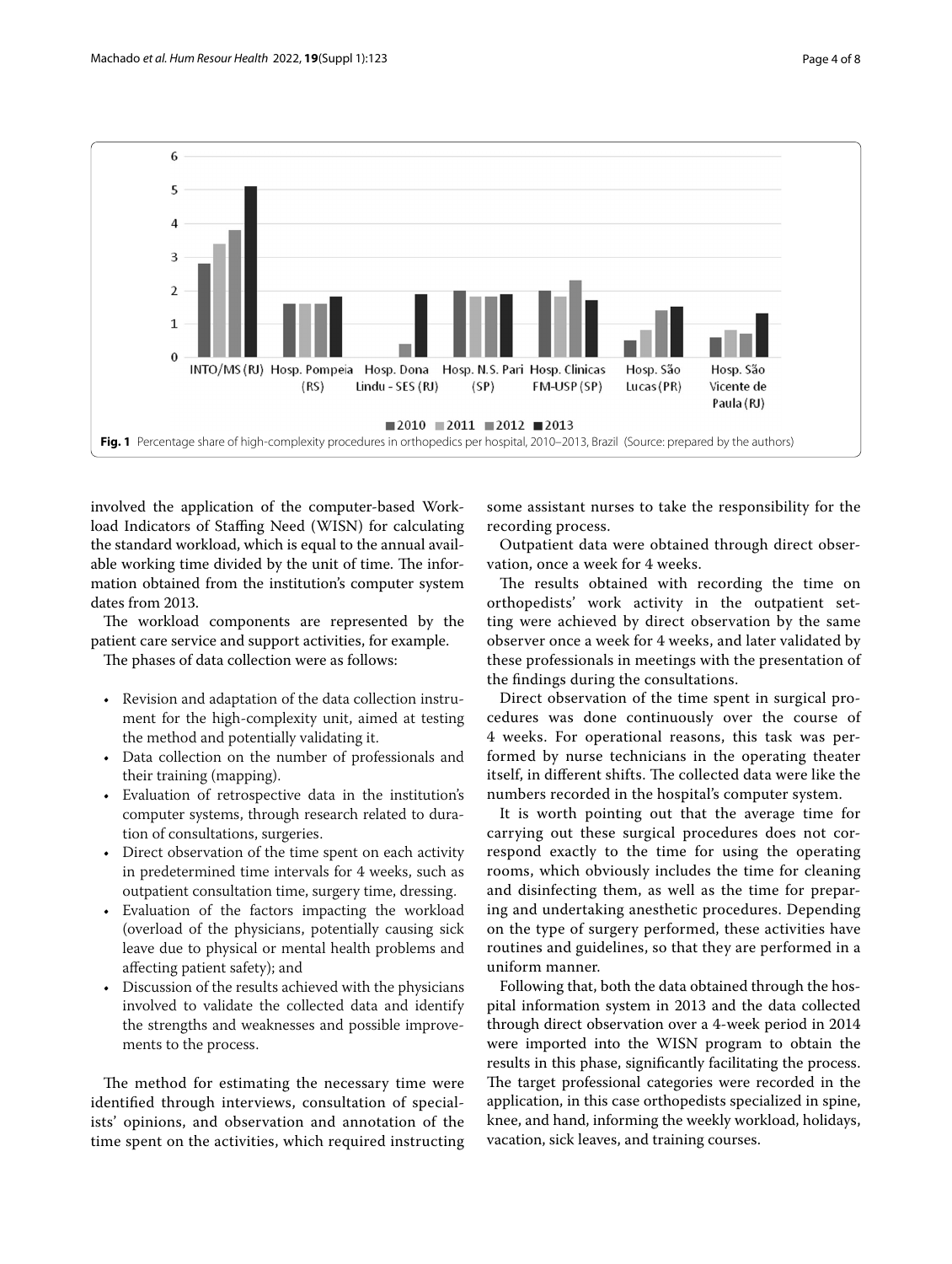Before starting the feldwork, the study was submitted and approved by the Institutional Review Board (IRB) and Ethics Committee. Participants were informed of the study's objectives and signed a free and informed consent form.

# **Results**

The available working time indicates the weekly hours and days of work and the number of leaves per year for each professional category at the unit. In the specifc case, the imputed information was for 38 weeks, with 76 days worked, corresponding to 762 h (Table [2](#page-4-0)).

In the results of applying the WISN methodology, the measure of workload pressure on medical staf is the ratio of the actual to the required number of physicians, presented as positive, negative, or well-adjusted.

If the ratio between these two numbers is close to one  $(-1)$ , the current staffing is balanced with the health unit's workload demands; a ratio greater than one  $(>1)$ indicates surplus staffing in relation to the workload, while a ratio less than one  $(< 1)$  indicates that the current staff is insufficient to cover the workload. Therefore, the lower the ratio, the higher the workload pressure.

In the comparison of staffing in the three target groups, both the hand and spine care units showed WISN ratios of approximately 1, meaning adequate staffing and absence of work overload (Table [3](#page-4-1)). Meanwhile, the ratio was higher than 1 in the knee center, revealing surplus stafng in relation to the center's surgical output.

The spine center only presents WISN greater than 1 for cases of follow-up consultations. The analysis of the statistics for the spine group's workload showed the

#### <span id="page-4-0"></span>**Table 2** Available working time

| <b>Staffing indicators</b>      | Orthopedists,<br>spine | Orthopedists,<br>knee | Orthopedists,<br>hand |
|---------------------------------|------------------------|-----------------------|-----------------------|
| Weekly days of work             | $\mathcal{L}$          | 2                     | 2                     |
| Daily hours of work             | 10                     | 10                    | 10                    |
| Annual leave                    |                        |                       |                       |
| Holidays                        | 15                     | 15                    | 15                    |
| Sick leave                      |                        |                       |                       |
| Special leave without<br>notice |                        |                       |                       |
| Training days per year          | 12.75                  | 12.75                 | 12.75                 |
| Days not worked                 | 27.75                  | 27.75                 | 27.75                 |
| Weeks not worked                | 13.88                  | 13.88                 | 13.88                 |
| Weeks of work                   | 38.12                  | 38.12                 | 38.12                 |
| Days of work                    | 76.24                  | 76.24                 | 76.24                 |
| Number of hours                 | 762.4                  | 762.4                 | 762.4                 |

Source: Prepared by the authors using the WISN methodology

<span id="page-4-1"></span>

|                                                                  |  | Table 3 Staffing comparison: presents the difference between |  |  |  |  |  |
|------------------------------------------------------------------|--|--------------------------------------------------------------|--|--|--|--|--|
| the existing staff numbers and WISN ratio in the target hospital |  |                                                              |  |  |  |  |  |

| <b>STAFF</b>          | <b>Existing staff</b> Calculated | need | Staff<br>difference | <b>WISN</b><br>ratio<br>(A/B) |
|-----------------------|----------------------------------|------|---------------------|-------------------------------|
| Orthopedists, spine   | -8                               |      | 14                  | 1.2                           |
| Orthopedists, knee    | -19                              | 11   | 77                  | 1.6                           |
| Orthopedists, hand 13 |                                  | 13   | 03                  | 1.0                           |

Source: Prepared by the authors using the WISN methodology

need for four more physicians to perform the follow-up consultations.

The same procedure was used for the hand and knee groups.

The hand group showed a WISN ratio of 1, but it showed a staffing surplus both for surgeries and for performing dressings, performed in post-operative visits. This ratio represents the activity standards. A WISN ratio of 1 means that the workload is balanced or adequate. In 2013, the hand group had 15 physicians with 20-h workweeks and two physicians with 40-h weeks.

In the knee group, the system showed WISN ratios greater than 1 both for surgeries and for follow-up visits on the ward, which means a staffing surplus.

### **Discussion**

The spine group's low case-resolution capacity stands out, which may be due to numerous factors, such as the scarcity of specialized surgeons in this area, the long training time to prepare these specialists for complex procedures, dependence on external factors, such as the availability of blood and blood products, and vacancies in intensive care, besides the long operating time for spinal surgical procedures.

The spine group in 2013 had eight surgeons on 20-h workweeks and three on 40-h weeks, all of whom are still at the service, and the data for these 11 surgeons were used. One of these staff surgeons conducted his work in four operating rooms simultaneously, through supervision of residents during our 4 weeks of direct observation, so this surgeon's total operating time in minutes was far greater than that of his colleagues.

When the results were presented to the group of surgeons for validation, there were questions about the need to eliminate the statistics for this surgeon. This would not have been feasible, and the result would not have been trustworthy, since the system assesses the group as a whole and these supervised surgeries by residents took place.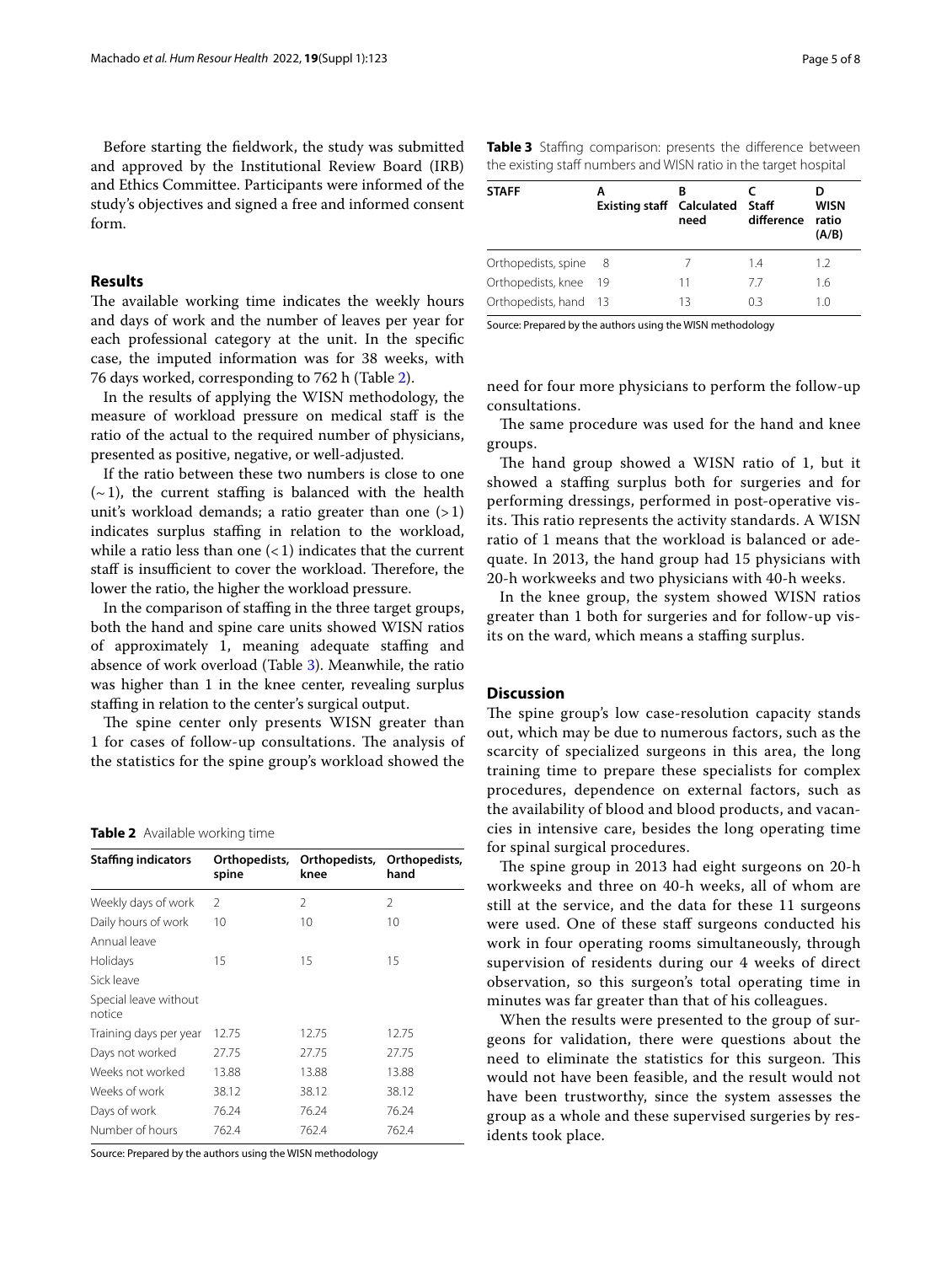Despite the small proportional number of spinal surgeries, they also correspond to non-immediate postoperative follow-up, requiring longer evaluation, besides the large number of patients that need to be evaluated in a long waiting list for surgery.

Some questions need to be analyzed in detail in the situation of knee group of surgeons, either because not all these physicians were fully prepared to perform the surgeries on their own (because they were still in training), there had been a physicians' strike, the blood bank was experiencing shortages, or other logistic negative factors.

In relation to workload, certain activities are determinant in each type of health unit, such as the numbers of surgeries, hospitalized patients, laboratory tests, and teaching and training sessions, among others.

Factors that could impact workload in high-complexity units in orthopedics and traumatology include the number of beds, existence of an emergency department and day hospital, and number of operating rooms, among others.

As reported in most studies on the subject [\[14](#page-7-2)], it is essential in the use of the WISN method for the activity standards to be defned by consensus between administrators and health workers.

It is thus necessary to examine both the staffing differences and the ratios, using the knowledge of the local situation to interpret what these numbers mean. Importantly, this approach does not rule out administrative factors, as can occur with the poor distribution of tasks among the various workers or the use of medical residents under supervision.

Following the steps proposed by the World Health Organization [[8\]](#page-6-7), the WISN method has been applied by the WHO itself and its collaborators in various countries, yielding results that have contributed to improving health services supply [[17](#page-7-5)].

The current study's results were validated by the physicians involved, lending legitimacy to the outcome. Occasional discrepancies in the results may reflect staff who were working at tasks outside their job role or factors preventing them from performing their work adequately and safely.

The results show that there is no shortage of physicians in the three groups studied. It is thus crucial to raise some questions on the surgical output versus patients' waiting line, since the WISN ratio did not reveal a work overload in any of the three groups.

According to the results, the number of patients joining the waiting line exceeded the number of surgeries performed, which may be explained by the fact that the surgeries are subdivided by procedures ("sub-lines"). Example: primary knee arthroplasty, etc. (elective and non-emergency procedures). Thus, not all the sub-lines have the same number of surgeries performed in relation to the number of patients entering the waiting line.

The surgeries performed do not originate only from the components of the sub-lines, but also include reinterventions (second look) due to complications such as infection and prosthesis luxation, among others, plus emergencies referred via SISREG (surgical dashboard), which require quicker intervention, since they result from acute trauma.

# **Conclusions**

This study validated both the method and the software developed by the WHO for calculating workload indicators for stafng needs, in this case in a complex health unit.

The WISN tool had only been validated previously for primary care, in a very few countries, supporting the setting up of health teams, so we believe that the current study is highly relevant and are convinced that it can be used by other institutions to orient human resources management measures and potentially to improve the method itself.

It can also be used as a management monitoring tool, with the study being repeated every 1 or 2 years with the aim of enhancing the distribution of the institution's human resources.

It is worth noting that the application (software), despite making the calculations accurately, cannot incorporate all the peculiarities of the institutions and health services and in which it is applied.

In this context, it is necessary to assess the possibilities for improving the management of the waiting line, such as problems with excessive waiting time in some cases; lack of clear criteria for calling patients for tests and surgery, among others. Such improvements require greater efficiency in the operating processes, mainly in the patient's preparation for surgery and in the mechanism for revising waiting lines, to obtain a real and up-to-date diagnosis, besides adequate planning in scheduling surgical procedures.

Several measures have been discussed to reduce the problems that were identifed, particularly investments in management training and training to increase quality and safety for the hospital's employees. This effort is expected to bring positive consequences in the medium term.

One of the method's shortcomings is that it doesn't consider the impact of external factors including blood and blood product shortages in surgical procedures, as well as data incompleteness or inaccuracy, which can lead to inconsistent outcomes and incorrect recommendations [\[13](#page-7-1)].

The study's limitations include the fact that it was based on data from 2013; since then, various technical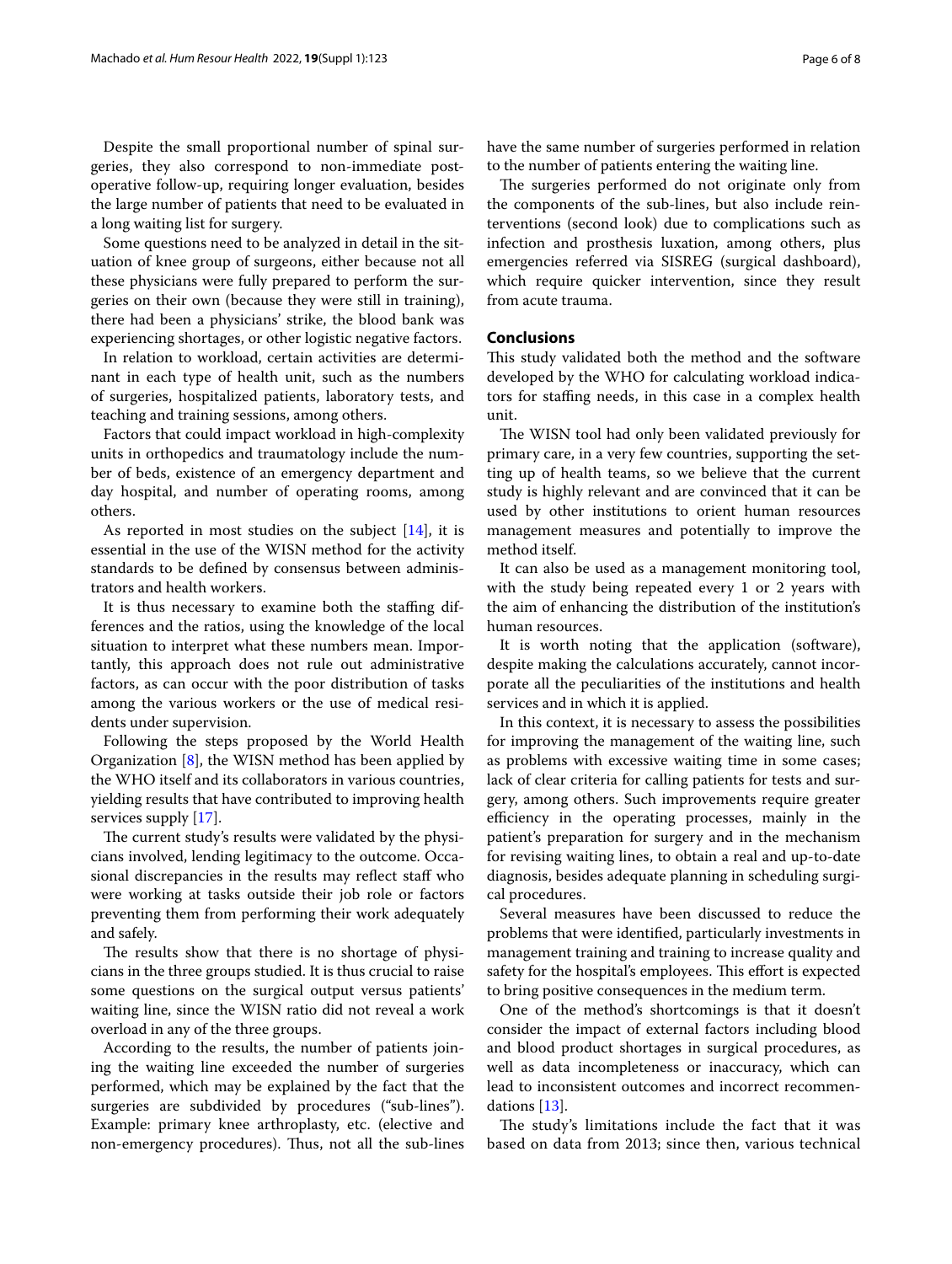and administrative measures have been taken to modify this situation, such as a change in the department head and analysis and management of the waiting line, for example.

The method's applicability should consider planning and its strategies, a well-defned purpose, and integration into the management system. It should also generate questions such as which hospital departments have surplus staffing or staff shortages, and which final data need to be validated.

Since this is the frst study to use the method to record time in highly complex activities in orthopedics and traumatology, there is no way to benchmark with other institutions to assess whether the activity times could be longer or shorter, or whether some failure is occurring, for example, by not performing some step in the care process. Thus, we believe that other studies, including similar institutions, are necessary to make recommendations about the ideal times for some activities to reach more solid and trustworthy conclusions and recommendations.

However, WISN is clearly a useful tool, well-suited for calculating staffing need in complex health units.

This has longed be proved that the WISN method is an objective way of establishing staffing levels, but it requires a team with adequate knowledge to make the crude data meaningful for the calculations and their results [\[3\]](#page-6-2).

#### **Abbreviations**

WHO: World Health Organization; WISN: Workload Indicators of Staffing Need; IRB: Institutional Review Board; DATASUS: Department of Informatics of the Brazilian National Health System; SUS: Unique Health System.

#### **Acknowledgements**

Not applicable.

#### **About this supplement**

This article has been published as part of Human Resources for Health Volume 19, Supplement 1 2021: Countries' experiences on implementing WISN methodology for health workforce planning and estimation. The full contents of the supplement are available at [https://human-resources-health.biomedcentral.](https://human-resources-health.biomedcentral.com/articles/supplements/volume-19-supplement-1) [com/articles/supplements/volume-19-supplement-1](https://human-resources-health.biomedcentral.com/articles/supplements/volume-19-supplement-1).

#### **Authors' contributions**

Conceptualization: CRM and MRDP. Methods: CRM and MRDP. Data collection: CRM and DB. Writing—original draft preparation: CRM and DB. Writing review and editing: CRM, MRDP and DB. All authors read and approved the final manuscript.

#### **Funding**

The research was partially funded by a grant from the Conselho Nacional de Desenvolvimento Científco e Tecnológico (Grants 310404/2013-4 and 304535/2017-6 to Mario Roberto Dal Poz).

#### **Availability of data and materials**

The data sets used and/or analyzed during the current study are available from the corresponding author on reasonable request.

#### **Declarations**

#### **Ethics approval and consent to participate**

Ethics approval was granted by the research ethics committee of the Institute of Social Medicine of the University of the State of Rio de Janeiro, Register 235113513800005260, decision at 06/03/2014.

## **Consent to publication**

All the participants read and signed the consent form to participate and to publish the research.

#### **Competing interests**

The authors declare no confict of interest.

#### **Author details**

<sup>1</sup> Dept. of Anesthesiology, Medical Sciences School, University of the State of Rio de Janeiro (FCM/UERJ), Rio de Janeiro, RJ, Brazil. <sup>2</sup> Former Consortium for Brazilian Accreditation (CBA), Rio de Janeiro, RJ, Brazil.<sup>3</sup> Social Medicine Institute, University of the State of Rio de Janeiro (IMS/UERJ), Rio de Janeiro, RJ, Brazil.

Received: 27 September 2021 Accepted: 28 September 2021 Published: 28 January 2022

#### **References**

- <span id="page-6-0"></span>Camilo MB, Campos LI, Viana SM, Camargos MC, Villa EA, Zocrato KB. Motivos de cancelamentos, substituição e atrasos de cirurgias eletivas realizadas em um hospital universitário em Minas Gerais. Rev Acred. 2017;7(13):1–11.
- <span id="page-6-1"></span>2. Dal Poz MR. A crise da força de trabalho em saúde. Cad Saúde Pública. 2013;29(10):1924–6.
- <span id="page-6-2"></span>3. Musau P, Nyongesa P, Shikhule A, Birech E, Kirui D, Njenga M, et al. Workload indicators of Staffing Need method in determining optimal staffing levels at Moi Teaching and Referral Hospital. East Afr Med J. 2008;85(5):232–9.
- <span id="page-6-3"></span>4. Almeida VM, Junqueira AR, Oliveira ES. Perfl da força de trabalho do Inca. Rev Bras Cancerol. 2007;53(1):87–98.
- <span id="page-6-4"></span>5. Brasil. Ministério da Saúde. Temática Prevenção de Violências e Cultura da Paz III. Painel de Indicadores do SUS n.5. Brasília, DF: Organização Pan-Americana da Saúde; 2008.
- <span id="page-6-5"></span>6. Brasil. Ministério da Saúde. Secretaria de Vigilância em Saúde. Departamento de Vigilância de Doenças e Agravos não Transmissíveis e Promoção da Saúde. Saúde Brasil 2017: uma análise da situação de saúde e os desafos para o alcance dos objetivos de desenvolvimento sustentável. Brasília: Ministério da Saúde; 2018. [http://bvsms.saude.gov.br/bvs/publi](http://bvsms.saude.gov.br/bvs/publicacoes/saude_brasil_2017_analise_situacao_saude_desafios_objetivos_desenvolvimento_sustetantavel.pdf) [cacoes/saude\\_brasil\\_2017\\_analise\\_situacao\\_saude\\_desafios\\_objetivos\\_](http://bvsms.saude.gov.br/bvs/publicacoes/saude_brasil_2017_analise_situacao_saude_desafios_objetivos_desenvolvimento_sustetantavel.pdf) [desenvolvimento\\_sustetantavel.pdf](http://bvsms.saude.gov.br/bvs/publicacoes/saude_brasil_2017_analise_situacao_saude_desafios_objetivos_desenvolvimento_sustetantavel.pdf). Accessed 4 Oct 2020.
- <span id="page-6-6"></span>7. Brasil. Ministério da Saúde. Portaria n.2.528 de 19 de outubro de 2006. Aprova a Política Nacional de Saúde da Pessoa Idosa. 2006. [http://www.](http://www.saudeidoso.icict.fiocruz.br/pdf/PoliticaNacionaldeSaudedaPessoaIdosa.pdf) [saudeidoso.icict.focruz.br/pdf/PoliticaNacionaldeSaudedaPessoaIdosa.](http://www.saudeidoso.icict.fiocruz.br/pdf/PoliticaNacionaldeSaudedaPessoaIdosa.pdf) [pdf.](http://www.saudeidoso.icict.fiocruz.br/pdf/PoliticaNacionaldeSaudedaPessoaIdosa.pdf) Accessed 4 Oct 2020.
- <span id="page-6-7"></span>8. World Health Organization. Workload indicators of staffing need. User's manual. Geneva: World Health Organization; 2010. [https://www.who.int/](https://www.who.int/hrh/resources/WISN_Eng_UsersManual.pdf) [hrh/resources/WISN\\_Eng\\_UsersManual.pdf](https://www.who.int/hrh/resources/WISN_Eng_UsersManual.pdf). Accessed 4 Oct 2020.
- <span id="page-6-8"></span>9. Kolehmainen-Aitkens RL, Ship P. 'Indicators of staffing need': assessing health staffing and equity in Papua New Guinea. Health Policy Plan. 1990;5:167–76.
- 10. Seran SB, Kromoredio P, Kolehmainen-Aitkens RL, Smith J, Darkawan J. Decentralized application of the WISN method in Nusa Tenggara Timur Province, Indonesia, 2008. In: World Health Organization, editor. Applying the WISN method in practice case studies from Indonesia, Mozambique, and Uganda. Geneva: WHO; 2010. p. 1–9.
- <span id="page-6-9"></span>11. Vio F, Cumbi A, Rodriguez AP, Gimbel-Sherr K, Dreesch N. Service delivery units: a shortcut to calculate workload indicators in Mozambique. In: Pierantoni CR, Dal Poz MR, França T, editors. O Trabalho em saúde: abordagens quantitativas e qualitativas. Rio de Janeiro: Cepesc; 2011. p. 69–90.